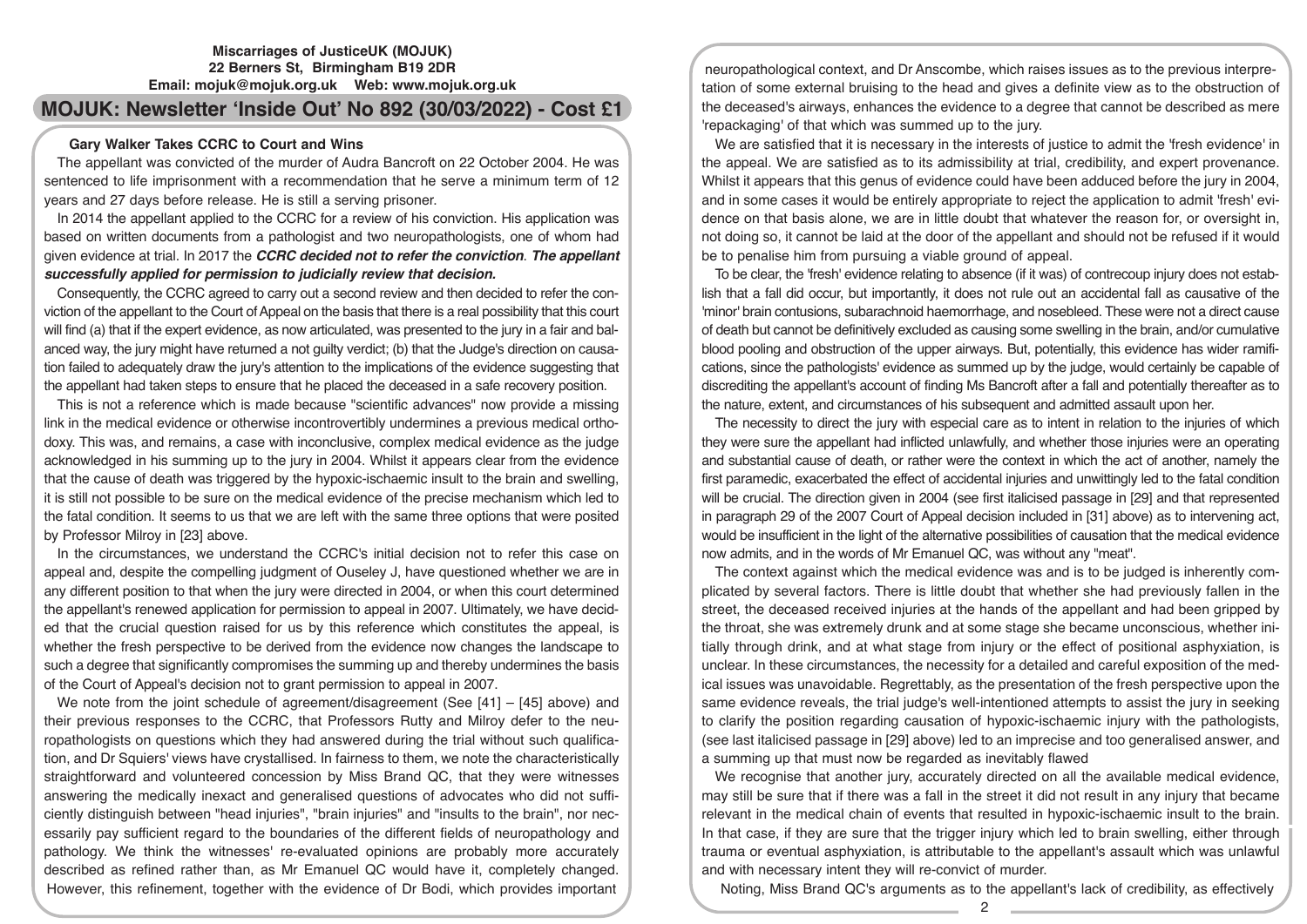did Mr Emanuel QC in his submission to the CCRC, when describing the appellant's demonstrable lies when first taxed by the police and his unusual stage setting of various phone calls as "unattractive", we remind ourselves that we are not required to determine whether the appellant is guilty, but whether in all the circumstances, the conviction is safe. We conclude that we are unable to be so satisfied. The new perspective which the combined medical expert evidence now brings to the case militates against the broad-brush approach essentially advocated by Miss Brand QC, reveals the summing up as insufficiently nuanced to the detriment of the appellant, and would not support the approach taken by the Court of Appeal in 2007. That is, we endorse the CCRC reasoning which led to this reference. (See [40] above.)

#### *We Allow the Appeal and Quash The Conviction.*

We have heard from the parties on the question of retrial. We are satisfied for the reasons we give in [55] that it is in the public interest for this matter to be retried and see no impediment to fair process regardless of the passage of time. We therefore direct that: the appellant may be retried for murder; a fresh indictment be served in accordance with Crim PR 10.8(2) upon the Crown Court officer not more than 28 days after this order; the appellant be arraigned upon the fresh indictment within two months; the retrial to take place at a Crown Court and before a Judge to be determined by the Presiding Judge of the Midland Circuit; the appellant be remanded in custody pending the retrial subject to any release from his sentence directed by the parole board, but otherwise that any application for bail be made to the Crown Court; and, that any application for representation order in respect of proceedings in the Crown Court be made in writing to the Legal Aid Agency CAT, level 6 . Further we make an order under s 4(2) of the Contempt of Court Act 1981 postponing publication of any report of these proceedings until the conclusion of the retrial to avoid a substantial risk of prejudice to the administration of justice in those proceedings.

# **Official: Criminal Cases Review Commission (CCRC) Suffers From Problems**

Inside Time: A Parliamentary inquiry which made recommendations to improve the way potential miscarriages of justice are investigated is unlikely to receive a formal response from the Government. The Westminster Commission on Miscarriages of Justice published its final report in March 2021, concluding that the Criminal Cases Review Commission (CCRC) suffers from problems which prevent it from taking action over some apparently-wrongful convictions. The report made a series of recommendations to the government, many of which were welcomed by the CCRC itself. In April 2021, then junior justice minister Alex Chalk offered an initial response on behalf of the government during a debate in Westminster Hall. In his speech he said: "The report makes more than 30 recommendations, covering a broad area. I hope [members] will forgive me if I do not reflect on each individually, because time does not allow for that. I can say that the MOJ will consider each recommendation made for the Department in detail." However, asked in Parliament this month whether the Government would respond to the Westminster Commission report, Chalk's successor James Cartlidge suggested that Chalk's comments amounted to the government's response, adding: "During that debate, the minister noted the CCRC's good performance, the additional funding provided to it, and the position on the most significant recommendations in the report."

The Westminster Commission was established in 2019 by the All-Party Parliamentary Group on Miscarriages of Justice. Among the findings of its final report were that the CCRC suffers from underfunding, lack of independence and a remit which prevents it from taking action over some appar-

ently wrongful convictions. When the Commission's findings were published, in an 88-page report called In the Interests of Justice, one of its co-chairs, the former Solicitor General and Conservative peer Lord Garnier QC, said: "As the last hope for the unjustly convicted, [the CCRC] must remain alert to the need to be properly equipped to deal with wrongful convictions. We believe our recommendations would lead to an improvement in the CCRC's investigatory work, prevent it from being too wary of the Court of Appeal, and allow it to maintain its independence."

The other co-chair, crossbench peer Baroness Stern CBE, said: "The weight of the evidence we have considered leads us to conclude that, although there is much to praise in the work of the CCRC, there is room for improvement." The Westminster Commission questioned officials and lawyers and took evidence from 113 people who had applied to the CCRC. The CCRC welcomed the Commission's call for a review of the "real possibility" test, the benchmark for CCRC decisions to send cases back to the Court of Appeal. Other members of the six-strong Westminster Commission were Erwin James, the Editor in Chief of Inside Time; Dame Anne Owers, National Chair of Independent Monitoring Boards and a former non-executive director of the CCRC; Michelle Nelson QC, a barrister at Red Lion Chambers; and Dr Philip Joseph, a consultant forensic psychiatrist.

## **HMP Channings Wood Bans Sugar - Stop Prisoners Making Hooch**

Inside Time: Sugar has been removed from a prison's canteen sheet to prevent residents from brewing 'hooch'. The decision was taken by governors at Channings Wood, a Category C jail in Devon. It means men cannot purchase bags of sugar with their weekly grocery order from DHL/Booker – although they are still given small quantities with meals. The policy was made public by the jail's Independent Monitoring Board, which said in its annual report published last month: "Illicit alcohol (hooch) was found to be present within the establishment for periods of the year and this has resulted in the intermittent removal of sugar from the canteen since June." A Prison Service spokesperson confirmed to Inside Time that the sugar ban was first introduced at Channings Wood in 2019, and remains in force today. The spokesperson added: "Illicitly brewed alcohol fuels violence and crime in prisons which is why we are cracking down on it." In 2016, a prisoner complained to Inside Time that Channings Wood had removed fresh and dried fruit from the canteen sheet, and also stopped serving fruit with meals, in a bid to thwart hooch production. The prisoner commented "Will scurvy be next on the menu here at Channings Wood?". The Prison Service told Inside Time last week that there are no current restrictions on fruit at the jail

## **Prison Inspectors Stop Making Recommendations as They are Ignored by Governors**

Inside Time: HM Inspectorate of Prisons (HMIP) said it was considering a new approach in which its inspection reports will include, instead of a long series of recommendations, a shorter list up to 15 "concerns", of which between three and six will be "priority concerns". Instead of being told how to fix their jails, governors will be told where the problems lie and required to come up with their own solutions. In a consultation paper setting out its new way of thinking, HMIP said: "One of the longstanding frustrations of HMIP has been how often inspectors have returned to establishments to find that previous recommendations have not been achieved and outcomes for detainees have not improved. "We continue to find that attention is given to recommendations that are easiest to achieve, rather than those which would have the most positive effect on outcomes for those detained. We are also told that establishments are often overwhelmed by the amount of paperwork that they have to generate in response to inspection."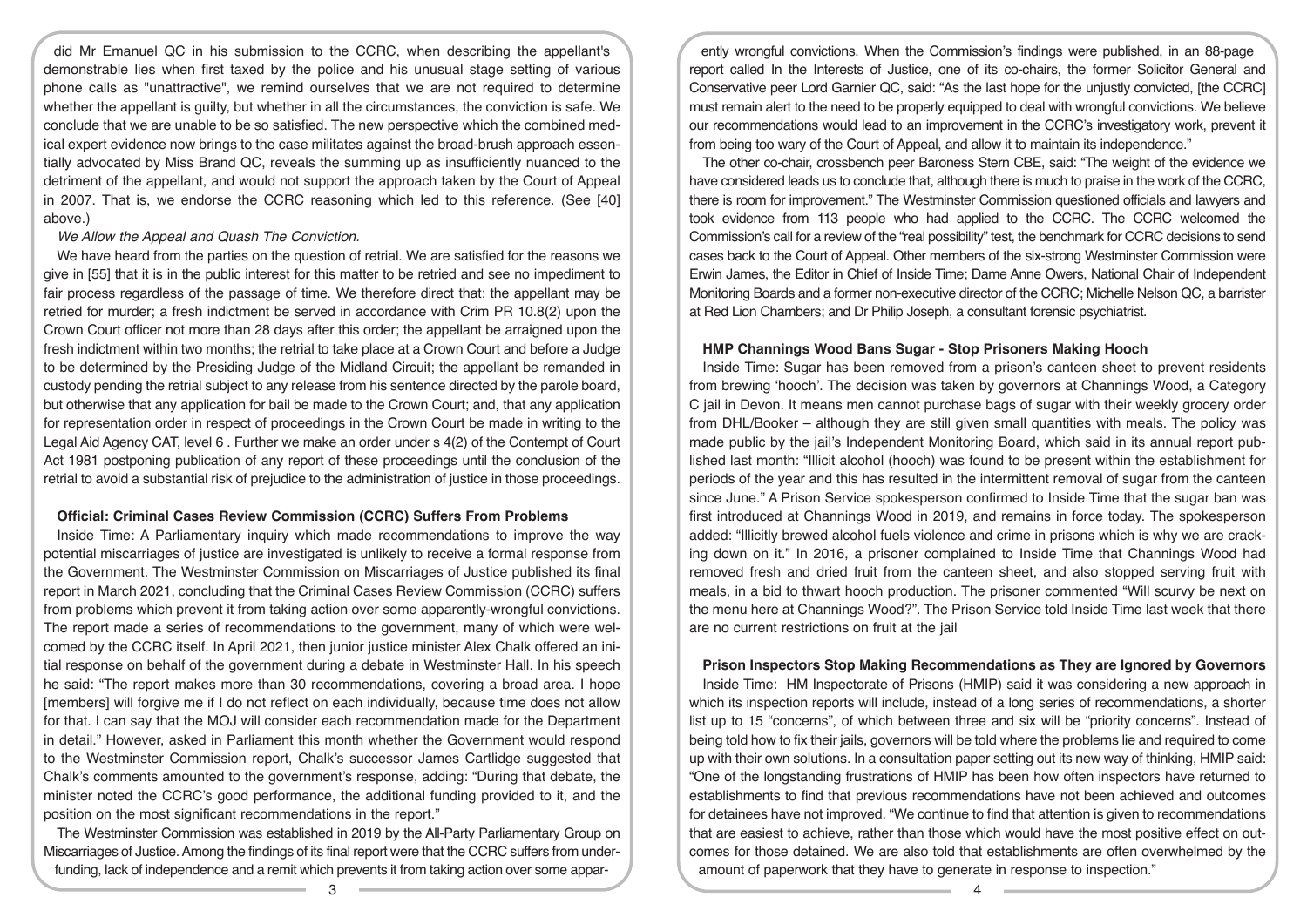An example was given of a prison wing found to suffer from high levels of violence. The cause could involve the mix of prisoners, weak staff, problems with the regime, the structure of the building or the culture of the jail. The HMIP paper says: "With such complex concerns, we believe it will be more effective for inspectors to set out what is wrong and allow the leadership of the jail and the prison service to create a plan to put it right." However, the idea met with a mixed reaction. Consultant Rob Allen, co-founder of Justice and Prisons, called it "a puzzling move" and said: "Making recommendations is a core activity for oversight bodies." He acknowledged there could be a problem with 'initiative overload' but said: "Specifying a small number of recommendations as high priority is the way to ensure the most important changes are given the attention they need. Making no recommendations throws the baby out with the bathwater."

#### **Rate of Unsolved Killings of Black and Asian People Has Trebled Under Dick**

Fin Johnston, Open Democracy: The unsolved homicide rate for Black and Asian victims in London has almost trebled under Cressida Dick's leadership of the Met Police, openDemocracy can reveal. Since May 2017, 21% of homicides – including murder and manslaughter cases – where the victim is recorded as being Black or Asian have remained unsolved, 72 out of 344. In the five-year period before Dick's promotion to commissioner, the figure stood just under 8% (20 out of 254), according to data released by the force and analysed by this website.

By contrast, unsolved homicide cases where the victim was white have risen from 9% to 13.6% over the same period of time, suggesting killings are now 50% less likely to be solved if the victim is Black or Asian than if they are white. The Met considers a case to be solved when someone has been charged with the crime, although this does not mean that they have been convicted.

Campaigners have said openDemocracy's findings are akin to "evidence of racial inequality" and "lack of leadership" within the Met. Dick announced she would be stepping down from her role last month after losing the support of mayor of London Sadiq Khan following a string of high-profile scandals. Last year, Dick denied the Met was institutionally racist, telling the House of Commons' Home Affairs Committee that racism "is not a massive systemic problem. It is not institutionalised. More to the point, we have come such a very long way". Ken Marsh, chair of the Metropolitan Police Federation, defended Dick after her resignation announcement, saying: "She was reforming. She was changing." But the homicide data suggests the force was changing for the worse.

# **Three Girls in England Held in Male Offender Institution For Months**

Eric Allison, Guardian: Three girls have been held in an all-boys prison for at least eight months owing to "appalling" and systemic failures in the prison system, MPs and campaigners have said. The girls, aged 15 to 18, were transferred to the UK's biggest prison for boys following the enforced closure of a privately run centre for safety reasons last year, the Guardian has learned. The teenagers have been held at the previously all-male Wetherby young offenders' institute in West Yorkshire since last June. An inspection report found that they selfharmed and were subject to pain-inducing restraint techniques on 12 occasions – a higher proportion than the boys – according to an inspection report.

Carolyne Willow, director of the children's rights charity Article 39, said it was "appalling" that highly vulnerable children were "being put into completely the wrong environment and predictably suffering harm as a result". She added: "It is unforgivable that ministers and statutory child welfare agencies were not able to work together to find a humane alternative to locking up three girls in the country's largest prison for boys." A cross-party group of MPs said the

detention of the three girls alongside 140 boys represented a failure in effective planning at national level. The girls were taken to Wetherby after being moved from Rainsbrook secure training centre (STC), which was closed by the government after it emerged that children were being locked up for more than 23 hours a day.

In June last year, the government announced the immediate closure of Rainsbrook, in Warwickshire, after the contractors, MTC Novo, failed to deliver changes ordered by the then justice secretary, Robert Buckland, following a damning report that exposed serious safety concerns. At the time, the Ministry of Justice said the 33 children, boys and girls would be taken to safe and secure centres across the youth prison estate. The Guardian has learned that three girls were transferred to the all-male Wetherby prison. They are held on a wing separate from the 140 boys.

MPs Jackie Doyle-Price and Debbie Abraham, co-chair of the all-party parliamentary group on women in the penal system, said it was "unacceptable that the three girls have been placed in Wetherby because of a failure at a national level to plan effectively". They added: "Ministers must look again at this situation and come up with a sustainable long-term solution that ensures girls get the care and support they need." A report on youth jail by the chief inspector of prisons, Charlie Taylor, was published last week. Taylor found Wetherby's use of pain-inducing restraint techniques were the highest of all comparable prisons.

The three girls had been restrained 12 times in the six months they had been at Wetherby at that point, significantly higher than the rate for boys. And of the 348 incidents of self-harm in six months, 14 were suffered by the three girls. The inspection, last December, criticised aspects of the environment and regime for all inmates. It says children spent less than six hours a day out of their cells, reduced to four hours at weekends, which inspectors said was not enough, noting the accommodation on the wings as "prison like" and some of the exercise yards "resembled those in high security jails". Inspectors observed "children standing around in bare yards with nothing to do".

However, inspectors said children in crisis or at risk of self-harm had spoken positively about the support they received at the jail. One child told them:" It's the best support I have ever had, in or out of prison." The Wetherby inspection report found that three-quarters of the children had been in the care of their local authority at some point before custody. Nearly 30% had been excluded from school, and nearly a third were not in education, employment or training before custody. A Ministry of Justice spokesperson said: "Inspectors recognised that staff at HMP Wetherby have rapidly created a caring and supportive environment for the small number of girls placed there after the closure of Rainsbrook STC. "The Keppel unit is separate from the rest of the population and has been adapted temporarily to support the needs of girls."

# **Daniel Morgan Murder: Met Anti-Corruption Measures 'Dire', Damning Report Finds**

Vikram Dodd, Guardian: Measures taken by the Metropolitan police to tackle corruption are "fundamentally flawed" and "dire", with continued failings down to arrogance, secrecy and lethargy, a devastating independent report has said. The report from Her Majesty's Inspectorate of Constabulary and Fire and Rescue Services was ordered after an independent panel criticised the Met for failings over the Daniel Morgan murder, where corruption hampered the hunt for the killers of the private detective. Morgan was found dead in 1987 in a pub car park in south London with an axe in his head. No one has been convicted of his murder. The inspectorate said many of the failings it identified in its latest report had been highlighted before, and Met promises to fix them had not been kept. Thirty-five years on from the killing, the Met had still not learned all the lessons, the inspectorate found, adding it was "inexcus-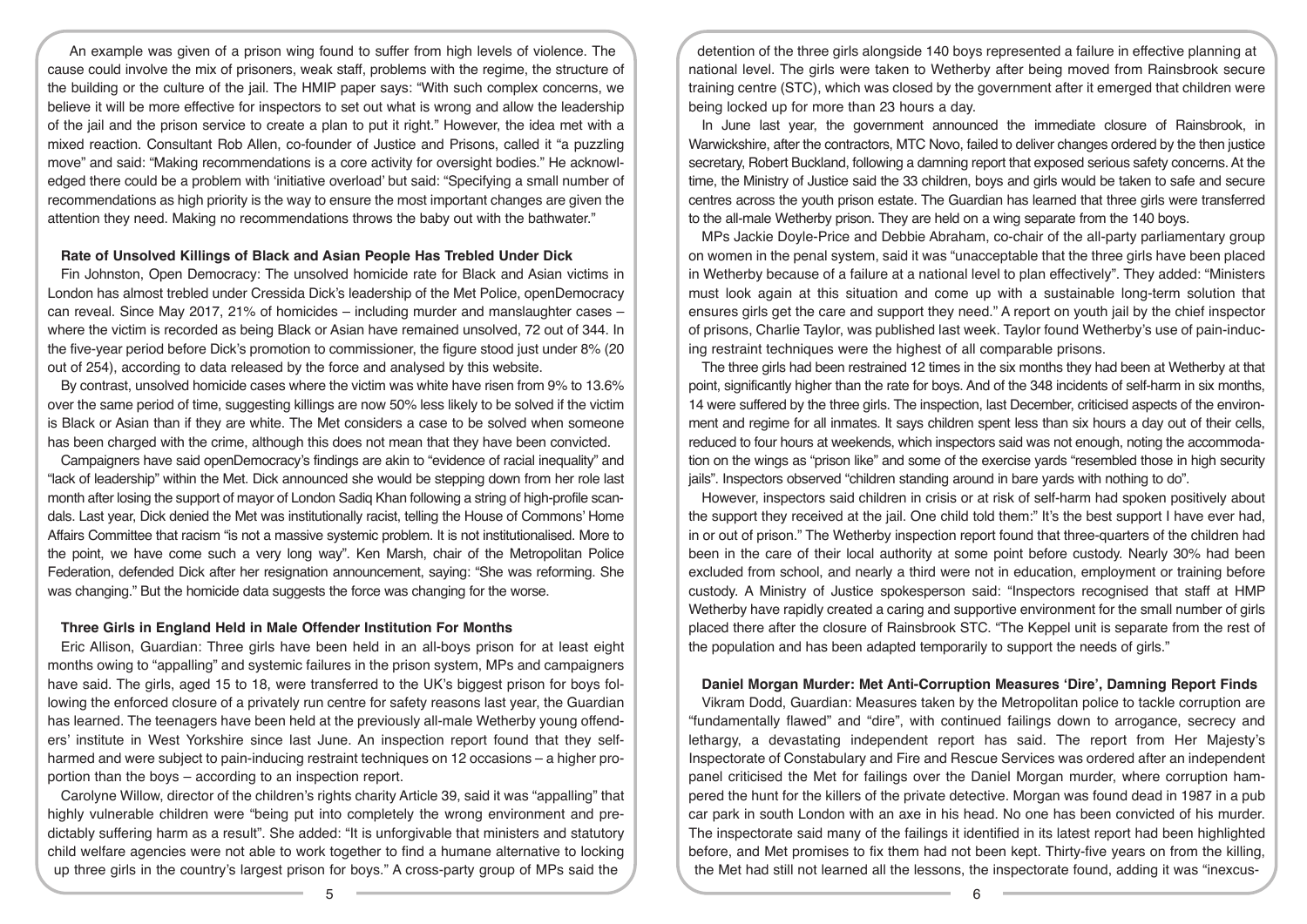able" and showed "indifference". The inspectorate said: "In too many respects, the findings from our inspection paint a depressing picture. The force has sometimes behaved in ways that make it appear arrogant, secretive and lethargic. Its apparent tolerance of the shortcomings we describe in this report suggests a degree of indifference to the risk of corruption." The Morgan family said its 35-year ordeal fighting the Met for justice amounted to "torture" and said so ingrained were Met failings its top team needed radical reform.

The inspectors found the Met: Failed to properly supervise more than 100 recruits with criminal convictions or criminal connections, to lessen the risk they may pose. Those convictions include handling stolen goods, possession of drugs, assault and theft. The Met does not know if staff in highly sensitive posts, such as child protection, major crime investigation, and informant handling, are vetted to the right level. More than 2,000 warrant cards issued to former officers who are now not entitled to hold them are unaccounted for. Monitoring of IT systems, which helps identify potentially corrupt staff, remains weaker than it should be. Hundreds of items such as drugs, cash and exhibits are missing, with the arrangements and policies for keeping them safe branded as "dire". The security code for a store was written on its door at one police station.

Matt Parr, HM inspector of constabulary, said: "Corruption is almost certainly higher than the Met understands." Parr added: "It is unacceptable that 35 years after Daniel Morgan's murder, the Metropolitan police has not done enough to ensure its failings from that investigation cannot be repeated." The findings from the inspectorate were so serious that several weeks ago the headlines were briefed to the home secretary, the Met commissioner and London mayor.

The Morgan family, after decades in the wilderness, have found broad recognition in two official inquiries. They said: "Our experiences have taught us that the lack of will to address the sickness of police corruption is too deeply institutionalised within the Met to allow it to respond in any meaningful or constructive way to the inspectorate's report "We expect its leadership to retreat once more into its defensive shell, in denial of the evidence presented by the inspectorate's report this year, just as it remained in denial of the findings of in the panel's report last year. Unless and until we see root-and-branch changes in that leadership team, we consider we are unlikely to see any meaningful progress within the Met in relation to police corruption."

The panel set up by the government to look into Morgan's murderreported last year and found the Met to be institutionally corrupt. In part, that was because the force was slow to hand over documents requested, and was accused of trying to cover up to protect its reputation instead of doing the right thing. The inspectorate concluded the Met was not institutionally corrupt and any hampering of the inquiry was not deliberate – but it was critical. It said: "We concluded that, at least until recently, the MPS [Metropolitan police service] has often shown a reluctance to examine, admit and learn from past mistakes and failures. "We concluded that the adverse matters … bore the hallmarks of limited resources allocated to the maintenance of professional standards, professional incompetence, a lack of understanding of important concepts, poor management or genuine error, rather than dishonesty."

The Morgan family said they believed "institutional corruption" perfectly described the Met and demanded that those who oversee Britain's largest force, namely the home secretary and London mayor, stop glossing over its failings: "We call on them to stop turning a blind eye to those within the Met who – at best – deliberately turned away from the stench of police corruption; those who sought to manage the fallout from that corruption instead of confronting it." After reports into racist and misogynistic messages swapped by officers at Charing Cross, and a string of other scandals, the inspectorate's report is one of the final acts of Cressida

Dick's commissionership. She has announced her resignation, with public confidence plummeting during her five years in charge. The Met said it was improving, and added some criticisms it disagreed with: "We are determined that this report will serve as a further opportunity for us to learn and improve. In the past we have missed chances to reform more quickly, but in many other cases we have undertaken substantial changes to create a service unrecognisable to three decades ago." The deputy commissioner, Sir Stephen House, said: "I take counter-corruption work very seriously. It is well resourced and we have been praised for our work in this area. This will continue. There are some areas where our judgment is different from the police inspectorate." Both the home secretary, Priti Patel, and the London mayor, Sadiq Khan, have demanded the Met do better. Reports into potential failings that allowed Wayne Couzens to join the Met are expected later this year. While a serving Met officer, he used police powers to kidnap and murder Sarah Everard in March 2021.

# B**irmingham Pub Bombings: Chris Mullin Wins Fight To Protect Source**

Duncan Campbell, Guardian: Chris Mullin, the journalist and former MP, has won the right to protect his sources in a historic freedom of the press case at the Old Bailey. Judge Lucraft ruled that it was not in the public interest to force Mullin to hand over data that would identify a man who had confessed his role in the 1974 Birmingham pub bombings. West Midlands police had applied under the Terrorism Act 2000 to require Mullin to disclose material dating back to his investigation in 1985-1986 that led to the successful appeal of the six men wrongly accused of the Birmingham pub bombings. Mullin had refused to divulge the information that could identify the man who had confessed his role in the bombings to him in an interview. Mullin had promised to protect the man's identity in exchange for information that would help exonerate the six. Twenty-one people were killed in the bomb attacks on two pubs in Birmingham in November 1974. In a lengthy written judgment, Lucraft concluded: "Whilst I can see the benefit likely to accrue to a terrorist investigation if the material is obtained, having regard to the circumstances under which Chris Mullin has the material in his possession, custody or power, I do not feel that the material should be procured or that access should be given to it." The judgment accepted the arguments put forward by Mullin's barrister, Gavin Millar QC, at last month's hearing that the public interest was strong. "The journalism in issue was of the highest public interest value exposing serious failings on the part of the criminal justice system which resulted in the wrongful conviction and imprisonment of six innocent men."

Outside the court, standing where he had famously stood in 1991 with the Birmingham Six after their successful appeal, Mullin said: "The right of a journalist to protect his or her sources is fundamental to a free press in a democracy. My actions in this case were overwhelmingly in the public interest. They led to the release of six innocent men after 17 years in prison, the winding up of the notorious West Midlands serious crimes squad and the quashing of a further 30 or so wrongful convictions. "This case also resulted in the setting up of a royal commission which, among other reforms, led to the setting up of the criminal cases review commission and the quashing of another 500 or more wrongful convictions, most recently those of the many sub-postmasters wrongly convicted of fraud and theft. My investigation is also the main reason why the identity of three of the four bombers is known. Finally, I am grateful to the National Union of Journalists for their unswerving support." His solicitor, Louis Charalambous, said: "This is a landmark freedom of expression decision which properly recognises the public interest in Chris Mullin's journalism which led to the release of the Birmingham Six. If a confidential source cannot rely on a journalist's promise of lifelong protection,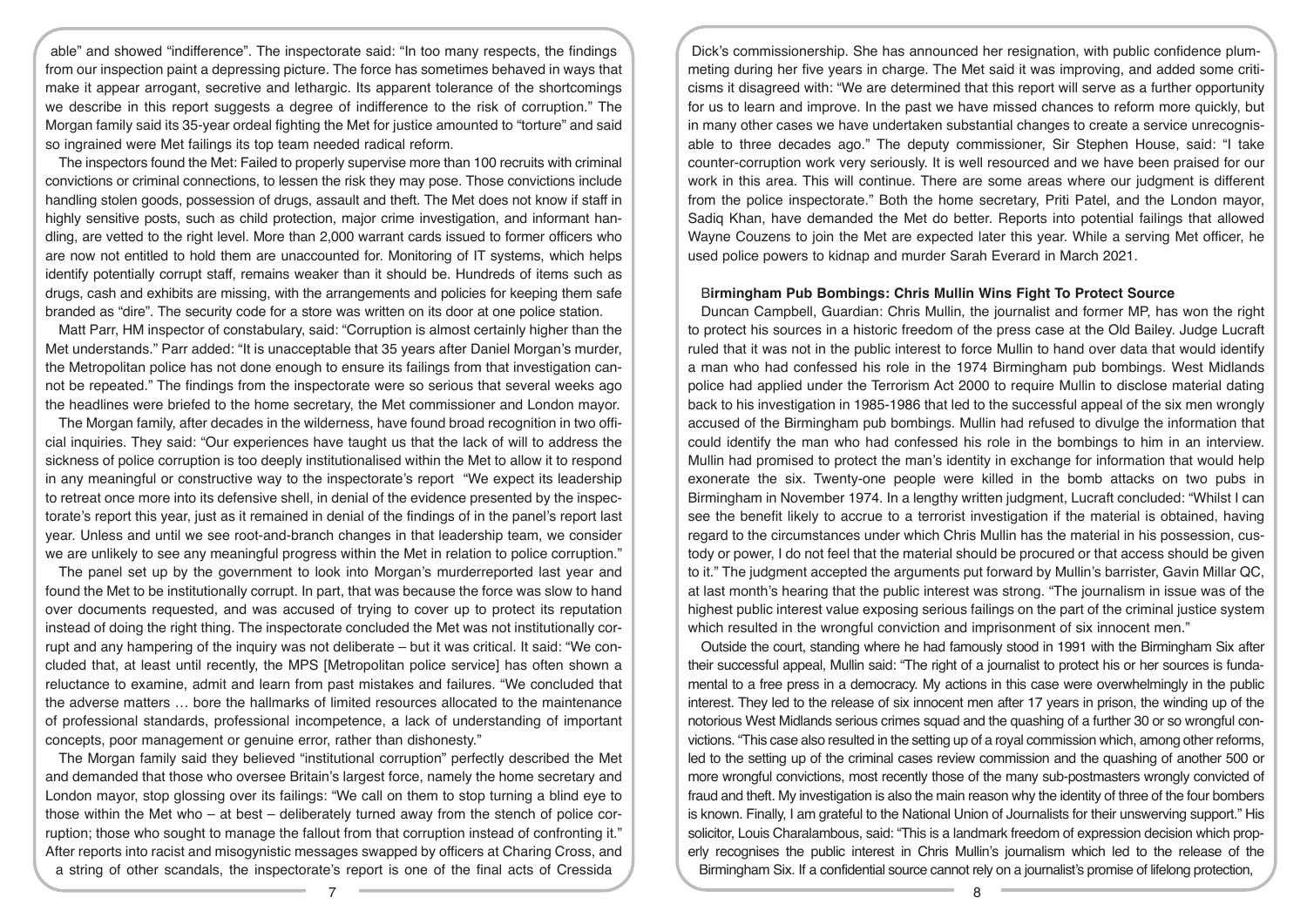then these investigations will never see the light of day." The judge also lifted a restriction under section 11 of the Contempt of Court Act 1981 after a challenge by five media organisations, including the Guardian. The restriction meant that the true identity of the confessed bomber could not be mentioned in the original hearing, in which he was described as AB. He has since been widely identified in the media as a "critical suspect". Mullin had come under pressure from West Midlands police to reveal his data when they reopened the investigation into the bombings in 2019. Relatives of victims of the bombings and their organisation, Justice 4 for the 21, have attacked Mullin for refusing to hand over his unredacted notes and some have called him "scum". In his statement to the hearing last month, Mullin said: "I hold no brief for the terrorists responsible for this atrocity … I have every sympathy with those whose loved ones died, and were I in their place I, too, would want those responsible to face justice."

Responding to today's decision, the assistant chief constable of West Midlands police, Matt Ward, said: "This was a complex issue balancing the need to pursue all significant lines of inquiry related to the 1974 Birmingham pub bombings against the rights of journalists to keep the sources of their information confidential. The court has given its independent judgment, which we will now consider carefully. West Midlands police remains committed to bringing to justice those responsible for the murder of 21 innocent victims." In the hearing last month, statements on Mullin's behalf were submitted by a former lord chancellor, Charles Falconer, the former editor of the Guardian Alan Rusbridger, and the general secretary of the National Union of Journalists, Michelle Stanistreet.

#### **'Astonishing' That Prisoners Can Serve Sentence Without Being Taught to Read,**

Noah Robinson, Justice Gap: The failure to teach prisoners to read or improve literacy was 'a huge missed opportunity' and 'a serious indictment' of our jails, according to the chief prisons inspector. According to the most recent Ministry of Justice data, almost six out of 10 adult prisoners (57%) have literacy levels below those expected of an 11-year-old. According to a new joint report by Ofsted and HM Inspectorate of Prisons, those prisoners with 'the greatest need generally received the least support'. 'It is a serious indictment of the prison system that so many prisoners are no better at reading when they leave prison than when they arrived,' the report said. 'The prison service, governors and education providers should take urgent action to address the many concerns we have raised in this report.'

'At a cost to the taxpayer of around £45,000 each year, it is astonishing that prisoners can serve their sentence without being taught to read or to improve their reading skills,' wrote the chief inspector, Charlie Taylor. 'Yet this is the depressing finding… . We know that many prisoners have had a disrupted schooling and that high numbers cannot read at all or are functionally illiterate, so it is very disappointing that this essential skill is given such a low profile in prisons.' The report notes that 'little progress' has been made in the priority of education since the Coates Review of 2016.

The existing reading education, described as 'minimal at best', was increasingly hindered by the lockdown. As one teacher stated, learning to read requires face-to-face teaching: 'You can't teach phonics through a cell door.' Although prisons often provided education packs to be completed in a prisoner's cell, these demanded some reading ability and were 'far too difficult' for some to use. The need to improve the literacy of prisoners had been 'largely overlooked' and, in most prisons, fewer than 30 prisoners are enrolled in any form of English education. Whilst the report highlights that many prisoners would benefit from a distinct reading curriculum, the core education does not currently offer this. As a result of a lack of reading skills, prisoners' ability to navigate life after prisons is limited. The report describes that prisoners without employmentrelated skills are more unlikely to be able to access opportunities for rehabilitation upon

release. This is because the majority of prisoners are enrolled in a Level 1 Qualification designed to help them access work-based opportunities. However, it was 'unsuitable' for many as it requires prior literacy. Prison staff observed that up to 50% of the prison population could not read well enough to take part in functional skills courses at Level 1 or above. Reinforced by the lack of subject knowledge seen from teaching staff, appropriate space and time, many prisoners were not simply given the opportunity to develop their reading skills.

The lack of adequate reading education means that current support heavily relies on voluntary organisations such as the Shannon Trust, which trains prisoners to mentor fellow prisoners who are learning to read. Whilst there has been success with this programme, it is not integrated with the English curriculum at any level. It is also not commissioned by the HMPPS, so it has only been possible due to use of limiting funding by prison leaders. When the programme could take place, it was 'only possible' in the limited time out of cells; at the time of observations for the report, this was as little as an hour. One prisoner observed that 'on association you're grabbing lunch, you've got to clean your cell, do laundry, shower, have a little walk around, any paperwork. In an hour and 45 minutes'. As it was "simply not a priority" for wing staff, there was "very little evidence" of mentors being able to deliver the programme effectively.

# **Bloody Sunday: High Court Quashes Decision to Discontinue Soldier F Case**

Julian O'Neill, BBC News: The High Court in Belfast has quashed a decision by the Public Prosecution Service (PPS) to discontinue the case against Soldier F, who is accused of two murders on Bloody Sunday in Londonderry in 1972. It follows a legal challenge brought by the family of one of the victims. The PPS said in 2021 that it was seeking to drop the case after reviewing the evidence. But the High Court has said that decision should be reconsidered. It said it may be for the trial judge to rule on the issue of whether key evidence was admissible or not. Solider F had been facing trial for the murders of William McKinney and James Wray, plus five counts of attempted murder, in Derry on 30 January 1972.

In her ruling, Lady Chief Justice Dame Siobhan Keegan said the PPS must reconsider its decision, which it based on concerns over the admissibility of evidence in the case. She said: "We consider that the decision crosses the threshold of irrationality where it simply does not add up, or in other words there is an error of reasoning which robs the decision of logic. It follows that the matter should remain with the PPS to reconsider the decision". However, a separate legal bid to overturn the PPS's decision not to prosecute five other soldiers for the deaths of six people on Bloody Sunday failed.

Thirteen people were shot dead and at least 15 others injured when members of the Army's Parachute Regiment opened fire on civil rights demonstrators in the Bogside - a predominantly Catholic part of Derry - on Sunday 30 January 1972. The day became known as Bloody Sunday. It is widely regarded as one of the darkest days of the Northern Ireland Troubles. William McKinney's brother Mickey said he was delighted for his own family and for the family of Jim Wray. "It was with regret that we were forced to bring these proceedings in the first place but the PPS did not engage with us properly in respect of its decision making, but in fact came to Derry last July and presented us with a determination it had already decided upon," he said. Mr McKinney told BBC Radio Foyle there was now an onus on the PPS to reconsider their decision. He said the family and their legal team would "wait and see what happens". Solicitor Ciaran Shiels, who represents a number of the Bloody Sunday families, said the PPS must "move immediately to re-institute the proceedings against Soldier F and to secure his committal for trial in the Crown Court. The families continue to be vindicated in their long pursuit of justice," he added.